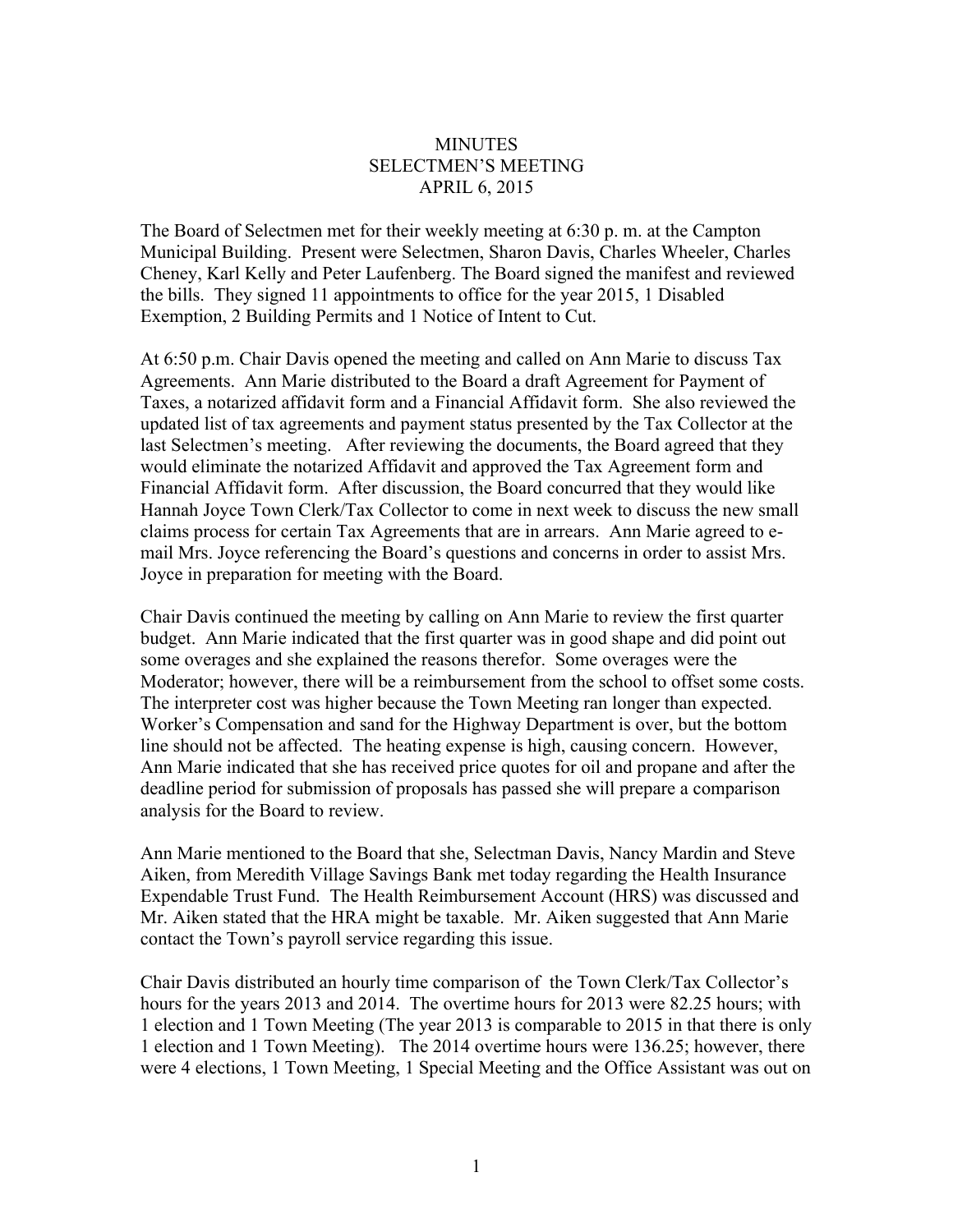extended disability. After reviewing the comparison, the Board concurred that the 100 overtime hours for 2015 Budget should be sufficient.

There was then discussion regarding an Accounts Payable Policy to provide a standardized procedure for paying for goods and services, and the reimbursement of employees that meets Good Accounting Standards. After a short discussion, and review of the Accounts Payable Policy, Chair Davis moved to adopt the Accounts Payable Policy for all Department Heads to follow to properly submit for reimbursement or payment for goods and services. Selectman Wheeler moved the Motion, seconded by Selectman Laufenberg, and with a roll call vote: Selectman Davis – aye, Selectman Kelly – aye, Selectman Wheeler – aye, Selectman Laufenberg – aye and Selectman Cheney – aye, the Accounts Payable Policy was unanimously approved.

Chair Davis called on Ann Marie to discuss the Memorial Day Ceremony for 2015. Ann Marie informed the Board that Gerard Gosselin has taken over the task of placing cemetery flags on Veteran's graves. Ann Marie suggested that she inquire if State Representative Eric Johnson would like to be the guest speaker at the ceremony. The Board concurred. Selectman Laufenberg inquired about the itinerary for the ceremony. Selectman Karl Kelly indicated he would ask his son who plays the trumpet if he was interested in playing taps. Ann Marie stated that she will ask Becky McCuin if she would be the soloist again this year.

Chair Davis then called for a Motion to approve the Minutes and Non Public Minutes of March 30, 2015. After one revision made by Selectman Kelly, to the regular Minutes, a Motion was made by Selectman Laufenberg to approve the regular Minutes as revised and to approve the Non Public Minutes as written. The Motion was seconded by Selectman Cheney and Minutes and Non Public Minutes were unanimously approved.

Chair Davis called on Ann Marie to review correspondence. Ann Marie indicated that Cordell Johnson of NH Municipal Association sent an email encouraging the Board to contact Senator Forrester to ask her support on HB 192, which bill prohibits utility companies from using Department of Revenue Administration values in appeals of local property tax assessments. Mr. Johnson also encouraged the Board to contact Senator Forrest to ask her to oppose HB 547, which is the bill that began as an attempt to reinstate the property tax exemption for telephone poles and conduits. The Bill was amended in the House, and the amended version does not exempt poles and conduits, but does require the use of a specific formula in determining their value. The amendment was drafted by FairPoint with no public input. The House passed the bill based on representations that towns were appraising poles at values up to \$6,800.00, and that passing the bill would end the 480 lawsuits FairPoint has filed against the towns. Both claims have been proven false.

A notice was received from James R. St. Jean Auctioneers stating that the State of NH Surplus Property Auction will be held on Saturday, May 16, 2015, at the White Farm, 144 Clinton St., Concord, NH. Ann Marie will pass this notice on to Butch Bain, Road Agent and Police Chief Warn.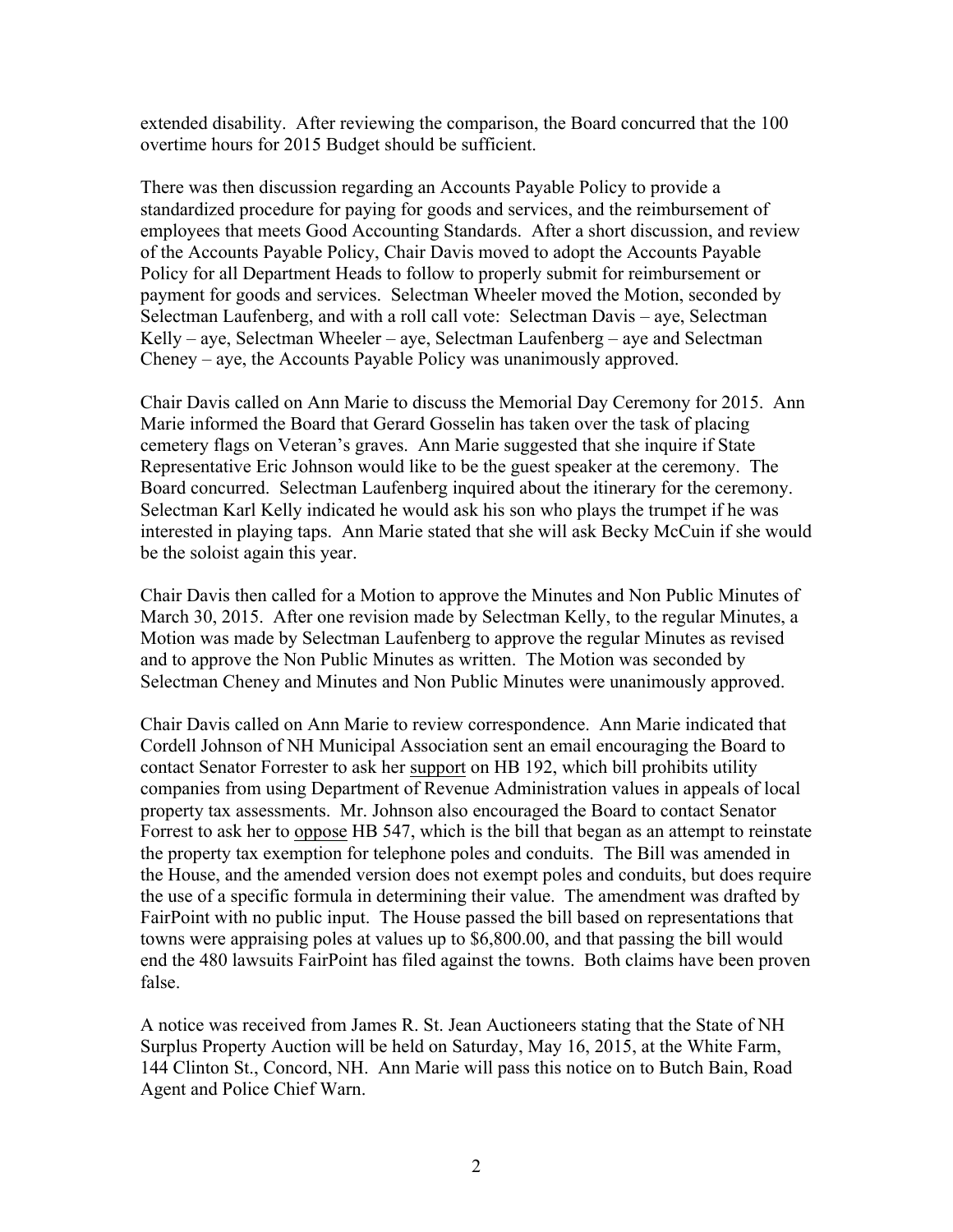The NH Department of Revenue Administration has sent the determination of the median ratio for land, buildings and manufactured housing in Campton for the Tax Year 2014 to be 99.8%.

Ann Marie distributed to the Board the appointment of Kevin McGuire to be the Campton Representative for Pemi-Baker Solid Waste District (for the Board to sign) and she asked permission to insert Tim Kingston as the Alternate Representative on the appointment, after she confirms that Mr. Kingston is interested in becoming Alternate Representative.

A notice was received from Central NH Chamber of Commerce regarding the Membership Investment Program. Ann Marie explained the different tiers of membership and suggested the Town's membership investment be established in the \$180.00 tier. There is a regional informational session scheduled for April 14, 2015 at the Exit 28 Welcome Center for 8:00-9:00 a.m. also from 5:00-6:00 p.m. to further answer questions or concerns on membership levels.

Ann Marie stated that Sara Maffei, a realtor for Century 21 Mountainside Realty in Lincoln has expressed and interest about serving on the Economic Development Committee. Ann Marie stated that she will pass this information on to Selectman Laufenberg.

A copy of a Service Contract for 2015-2016 was received from the Town of Thornton, which they signed for Emery & Garrett Groundwater Investigations, LLC to provide services for Landfill monitoring tasks and preparation of application for groundwater permit renewal. The \$7,600.00 cost will be paid by all three Towns contributing accordingly.

Ann Marie confirmed (through an email from Attorney Daniel Crean to Chair Davis) that the Petition presented at the meeting on March 30, 2015 is a public document, and, if the public requests a copy, the document must be provided to the public. A copying fee can be charged at the same rate the town charges for copies of other documents.

There being no further correspondence, Chair Davis continued the meeting with Other Business – Selectmen's Input. Chair Davis called on Selectman Cheney who indicated he would like to see copies of the results of water testing (for the last two months) that has been done at the Municipal Building. Ann Marie will provide the testing results to him.

Chair Davis called on Selectman Laufenberg who informed the Board that he has been in contact with Scott Stephens, Executive Director of Central NH Chamber of Commerce and he has expressed a willingness to serve on the Economic Development Committee. It was suggested that the Board of Selectmen present a mission statement to the Economic Development Committee in order to provide direction. Chair Davis and